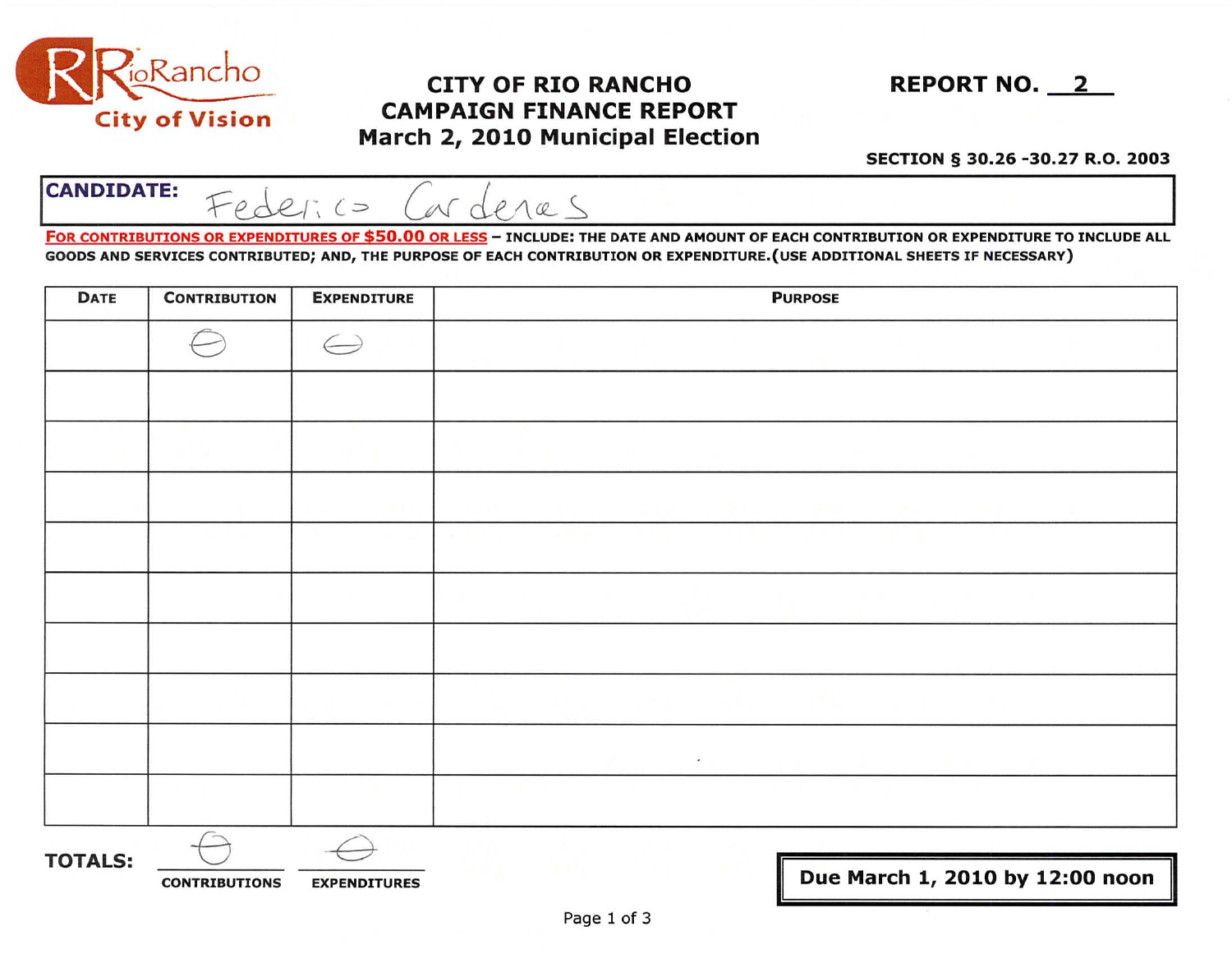

## **CITY OF RIO RANCHO CAMPAIGN REPORT** March 2, 2010 Municipal Election

FOR CONTRIBUTIONS OR EXPENDITURES OF MORE THAN \$50.00 (CUMULATIVE) INCLUDE: THE NAME AND ADDRESS OF THE PERSON OR ENTITY FROM WHOM ANY CUMULATIVE CONTRIBUTION OR EXPENDITURE OF MORE THAN \$50.00 WAS RECEIVED OR MADE; THE DATE AND AMOUNT OF EACH CONTRIBUTION OR EXPENDITURE TO INCLUDE ALL GOODS AND SERVICES CONTRIBUTED; AND, THE PURPOSE OF EACH CONTRIBUTION OR EXPENDITURE. (USE ADDITIONAL SHEETS IF **NECESSARY**)

| <b>DATE</b> | <b>CONTRIBUTION</b> | <b>EXPENDITURE</b> | <b>NAME/ADDRESS</b>                         | <b>PURPOSE</b>                                  |
|-------------|---------------------|--------------------|---------------------------------------------|-------------------------------------------------|
| 7/2/10      |                     | 329.80             | Rio fancho printing<br>408 Frontage RD      |                                                 |
|             | $6000^{\circ}$      |                    | Carderas<br>Federico<br>self contribution   | political signs<br>News paper<br>Newspaper ADD. |
| 2/240       |                     |                    | 658-43 Aiofarche Observer<br>$1594$ SARA RD |                                                 |
|             |                     |                    |                                             |                                                 |
|             |                     |                    |                                             |                                                 |
|             |                     |                    |                                             |                                                 |
|             |                     |                    |                                             |                                                 |
|             |                     |                    |                                             |                                                 |
|             |                     |                    |                                             |                                                 |
|             |                     |                    |                                             |                                                 |

TOTAL  $600.00$ 

988.23

**CONTRIBUTION** 

**EXPENDITURES** 

Due March 1, 2010 by 12:00 noon

**REPORT NO. 2**